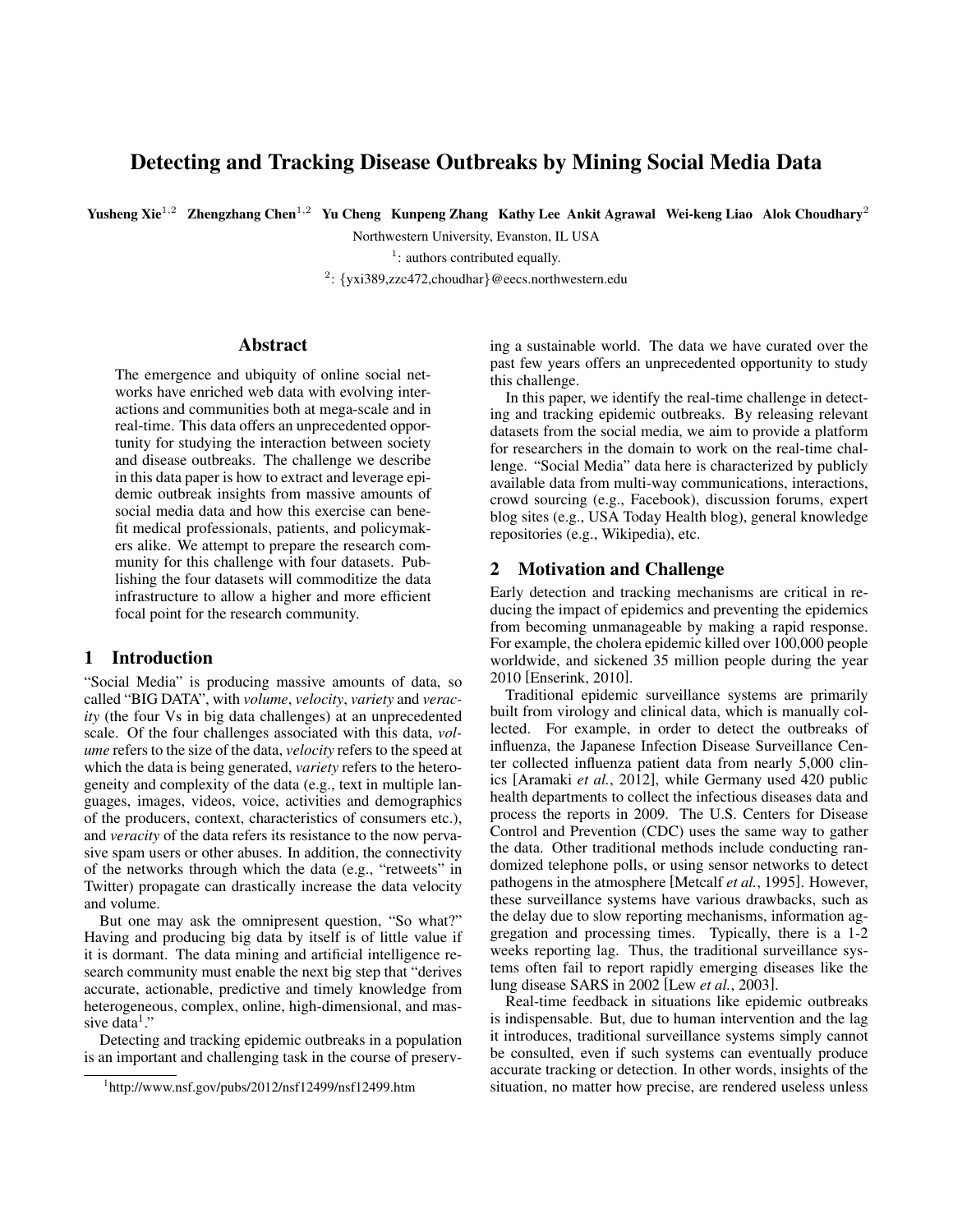they are derived in a timely fashion. Therefore, the major challenge in tracking is how to do it in real-time.

Indeed, in [Ginsberg *et al.*, 2009] the authors get accurate and responsive prediction and tracking results by building proprietary models based on proprietary data, which is Google's own search history. Although Google generously provide their flu trend for free via a website<sup>2</sup>, it is difficult for the research community to contribute to this project efficiently. Publishing high quality and rich datasets will commoditize the data infrastructure to allow a higher level focal point for the research community.

# 3 Problem Statement

In contrast to tradition, social media, which has so far not been widely adopted in surveillance systems, has the potential to provide the necessaries for a real-time epidemic detection system because of its immediate responsiveness and crowdsourcing power. The problem of detecting and tracking epidemic outbreaks through social media can be defined as follows. Given a disease or epidemic of interest, a time window, and a stream of textual or multimedia data from social media, the task is how to extract relevant spatial and temporal knowledge about the epidemic in the real world.

For example, Twitter users may post about an illness, and the social links in the network, which may correspond to realworld relationships, can give us clues about who these ill people will most likely come in contact with. And there are more than a thousand tweets each day that include the keywords like "influenza" and "flu". Furthermore, for social services like Twitter and Instagram, user activities retrieved from public API often come with accurate GPS-based location tags, which can be accurately and instantaneously consumed by prediction and detection mechanisms built upon social media data. By using social media surveillance system policy makers can know the critical point for epidemics control, the effectiveness of the policy, whether the real status is different from the reported scenarios, etc; the medical professionals can work on the treatment method earlier; and public health officers could more effectively allocate healthcare workers, resources and drugs.

Despite recent advances in mining techniques, there is a gap to bridge between state-of-the-art and a desirable realtime surveillance system. Not only the massive size of the datasets challenge current data mining approaches, structurelessness, heterogeneity, and spam users also pose real challenges. Simply applying existing data mining algorithms to the data cannot bridge this gap. Designing a system that can collect massive unstructured web-scale big data in minimal delay and process it efficiently is at the core of this real-time challenge. Our contribution is to freely provide the appropriate datasets, on which prospective methods can be tested.

# 4 Datasets

With this work, four distinct social media datasets are made publicly available. Respectively, they are health-related blogs

Table 1: Overview of four datasets.

| <b>Source</b> | BL                      | <b>FBW</b> | <b>FBP</b>        | <b>INST</b>  |
|---------------|-------------------------|------------|-------------------|--------------|
| <b>Metric</b> |                         |            |                   |              |
| Entries       | 79K                     | 29K        | $3.2\overline{M}$ | 154K         |
| Dimensions    | 17                      | 16         | $16 \sim 70$      | $26 \sim 40$ |
| Start date    | 2008/7                  | 2010/7     | 2012/10           | 2012/9       |
| Sentiment     | labeled                 | labeled    | labeled           | labeled      |
| GPS tag       | none                    | none       | some              | all          |
| Format        | $\overline{\text{CSV}}$ | <b>CSV</b> | <b>JSON</b>       | <b>JSON</b>  |



Figure 1: Visualization of the curating and preprocessing steps including sentiment classification and user statistics.

(BL), Facebook public walls of medical brands and organizations (FBW), Facebook public posts mentioning healthrelated terms (FBP), and media uploads from Instagram (INST). Table 1 lists important metrics of the four datasets. Our system will keep updating the four datasets daily.

#### Blogs (BL)

The BL dataset includes blog articles and user comments from "Bites" (http://bites.today.com), "Life Inc." (http://lifeinc.today.com), "The Body Odd" (http://bodyodd.msnbc.msn.com), and "USA Today Health" (http://yourlife.usatoday.com). Each blog associates two files, the blog file and the comment file. The blog file contains articles published on that blog website, while the comment file contains all users' comments to all articles in the blog file.

#### Facebook Public Walls (FBW)

FBW dataset contains public data from 19 Facebook walls that are related to health issues such as "National Institutes of Health". Each Facebook wall is associated with three csv files: the post file that contains official posts made by the wall, the comment file that contains user comments to the posts, and the post like file that contains user's Facebook "Post Likes"<sup>3</sup>.

<sup>2</sup> http://www.google.org/flutrends/

<sup>3</sup> http://developers.facebook.com/docs/reference/api/post/